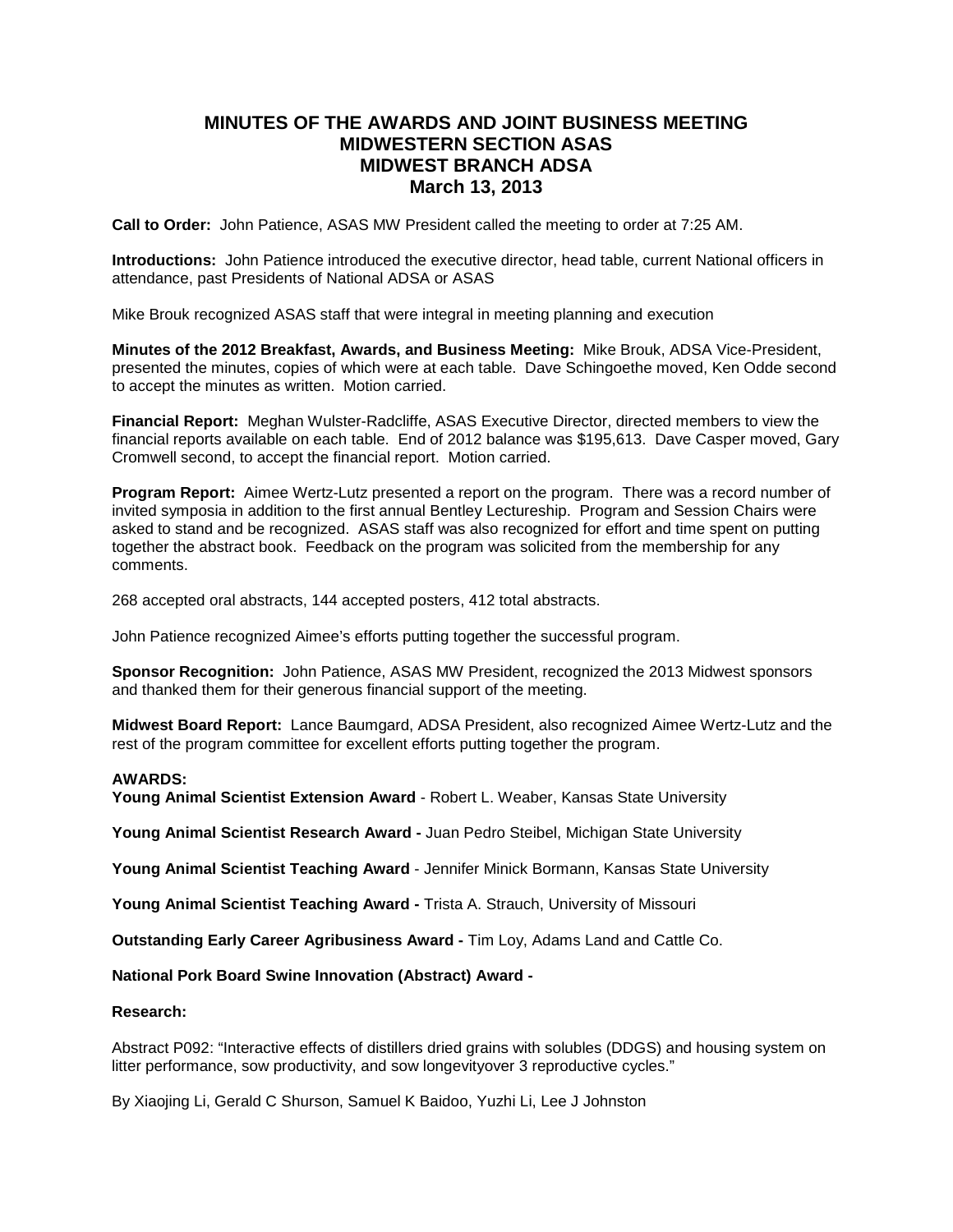Abstract O187: "Genetic basis of host response to PRRVS infection."

By Nicholas J. Boddicker, Joan K. Lunney, Bob R. R. Rowland, Dorian J. Garrick, James M. Reecy, Jack C. M. Dekkers

### **Education:**

Abstract O174: "Student evaluations of a teamwork/leadership activity across two swine courses in animal science at Iowa State University."

By Ken Stalder, Tom J. Baas, Jodi Sterle

**Stahly/Peo Outstanding Swine Nutrition Midwest Graduate Student Award -**Seth Monegue, University of Kentucky

#### **Innovation in Dairy Research Award-**

Abstract O168: "Peripartal immunometabolic indices and hepatic transcriptomics in transition dairy cows in response to methionine supplementation."

By Johan S Osorio, Erminio Trevisi, Peng Ji, Daniel Luchini, Sandra Rodriguez-Zas, Robin E Everts, Harris A Lewin, James K Drackley, Guiseppe Bertoni, Juan J Loor

#### **Academic Quadrathlon Winners**

Kansas State University students Chase Miller, Kiah Gourley, Angela Vesco and Analena Simmons

### **Young Dairy Scholars**

Rosemarie Cabral Kevin Herrick Jill Anderson Heather Tucker Jaymelynn Farney Dawn Koltes Ezequias Castillo Lopez Johan Osorio

#### **Animal Science Young Scholars**

Yanbin Shen Laurie Mack Ferdinando Almeida Andrea Hanson Elizabeth Bobeck Adam Summers Derek Brake Nicholas Boddicker

**Report from National ASAS President:** Jim Sartin, ASAS President reported on the major changes that have occurred at ASAS. Journal production and office site was moved in 2012 and the website was redesigned and launched. Membership increased 1% to achieve a record in total membership. Junior Animal Scientist program launched in 2012, and the initial goal of 500 members was reached already. International initiatives include a speaker exchange with Brazil, and JAS interpretive summaries will be multilingual. JAS published 5300 pages, which was the largest in history. Animal Frontiers is a quarterly journal that published 300 pages in 2012. Animal Frontiers received good feedback from congressional